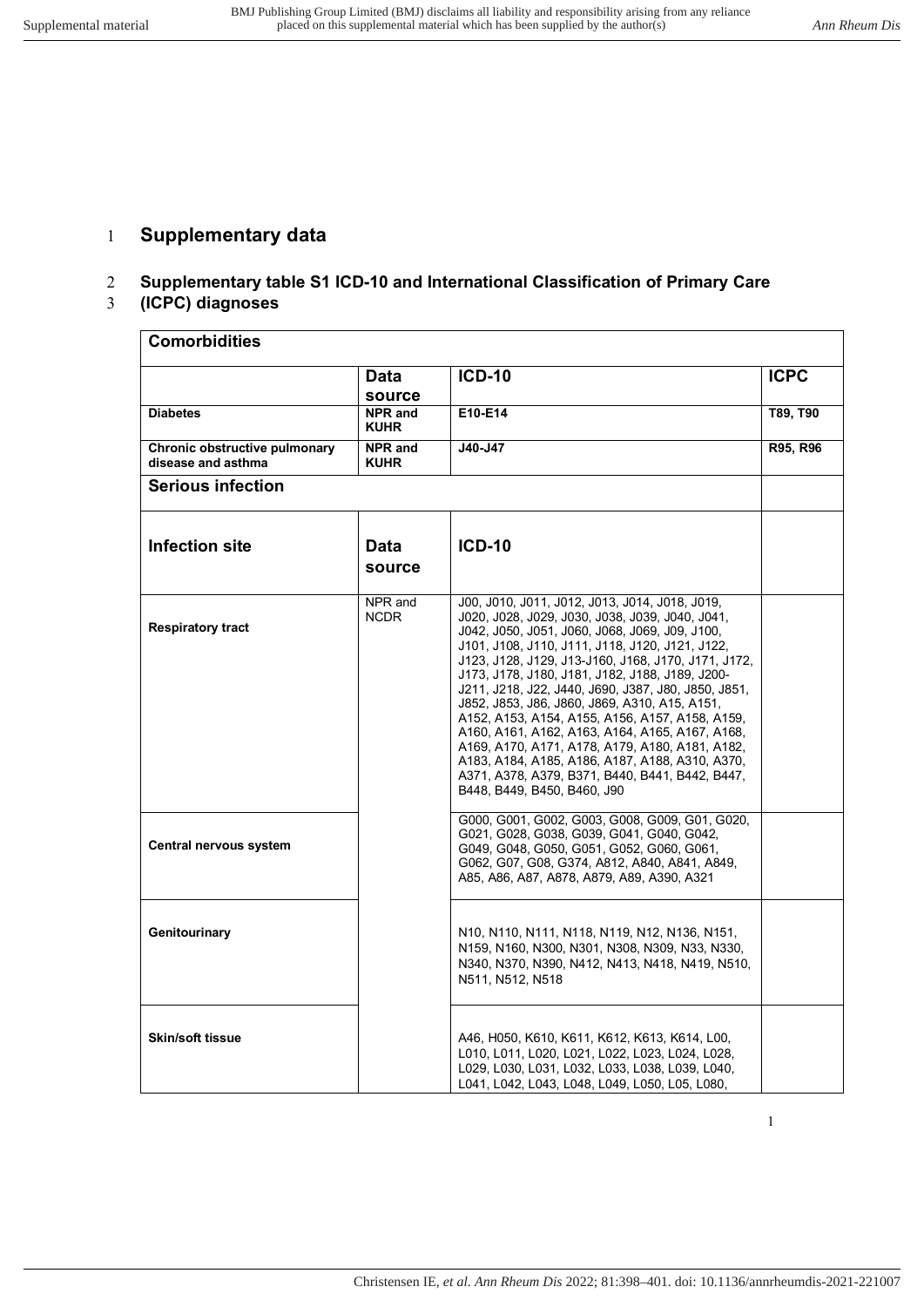|                                 | L088, L089, L303, M600, N481, N482, N499, N61,        |
|---------------------------------|-------------------------------------------------------|
|                                 | N726, N751, A46                                       |
|                                 |                                                       |
|                                 | M000, M001, M002, M008, M009, M010, M011,             |
|                                 | M012, M013, M014, M015, M016, M018, M462,             |
| <b>Bone/joint</b>               | M463, M465, M600, M630, M631, M632, M650,             |
|                                 | M651, M680, M710, M711, M726, M728, M86,              |
|                                 | M860, M861, M862, M863, M864, M865, M866,             |
|                                 | M868, M869, K102                                      |
|                                 |                                                       |
|                                 |                                                       |
| <b>Sepsis</b>                   | A327, A400, A401, A402, A403, A408, A409, A410,       |
|                                 | A411, A412, A413, A414, A415, A418, A419, A420,       |
|                                 | A421, A422, A427, A428, A429, A430, A431, A438,       |
|                                 | A439, A440, A441, A448, A449, A480, A481, A482,       |
|                                 | A483, A484, A488, A490, A491, A492, A493, A498,       |
|                                 | A499, R572, R65, R650, R651, A391, A392, A393,        |
|                                 | A394, A395, A398, A399                                |
|                                 |                                                       |
|                                 | K352, K353, K358, K37, K570, K572, K574, K578,        |
|                                 | K630, K650, K659, K670, K671, K672, K673, K678,       |
| Gastrointestinal/intraabdominal | K750, K770, K800, K803, K804, K810, K818, K819,       |
|                                 | K830, K850, K858, K859, K870, K871, K930, A000,       |
|                                 | A001, A009, A010, A011, A012, A013, A014, A020,       |
|                                 | A021, A022, A028, A029, A030, A031, A032, A033,       |
|                                 | A038, A039, A040, A041, A042, A043, A044, A045,       |
|                                 | A046, A047, A048, A049, A05, A050, A051, A052,        |
|                                 | A053, A054, A058, A059, A060, A061, A062, A063,       |
|                                 | A064, A065, A066, A067, A068, A069, A070, A071,       |
|                                 | A072, A073, A078, A079, A080, A081, A082, A083,       |
|                                 | A084, A085, A090, A099, B971                          |
|                                 | 1301, 1320, 1321, 1330, 1400, 1410, 1411, 1412, H000, |
|                                 | H030, H031, H038, H191, H192, H162, H163, H168,       |
| Other                           | Н169, Н440, Н700, Н600, Н601, Н610, Н620, Н621,       |
|                                 | Н622, Н623, Н624, Н660, Н664, Н669, Н670, Н671,       |
|                                 | H750, K041, K044, K046, K047, K052, K112, K113,       |
|                                 | K122, K149, N700, N709, N730, N732, N733, 735,        |
|                                 | N738, N740, N741, N742, N743, N744, N748, N751,       |
|                                 | N764, N450, N459, J36, J390, J391, A190, A191,        |
|                                 | A192, A198, A199, A200, A201-A203, A207, A208,        |
|                                 | A209, A210, A211, A212, A213, A217, A218, A219,       |
|                                 | A220, A221, A222, A227, A228, A229, A230, A231,       |
|                                 | A232, A233, A238, A239, A240, A241, A242, A243,       |
|                                 | A244, A250, A251, A259, A260, A267, A268, A269,       |
|                                 | A270, A278, A279, A280, A281, A282, A288, A289,       |
|                                 | A300, A301, A302, A303, A304, A305, A308, A309,       |
|                                 | A311, A318, A319, A320, A328, A329, A34, A35,         |
|                                 | A360, A361, A362, A363, A368, A369, A38, A500,        |
|                                 | A501, A502, A503, A504, A505, A506, A507, A509,       |
|                                 | A510, A511, A512, A513, A514, A515, A519, A520,       |
|                                 | A521, A522, A523, A527, A528, A529, A530, A539,       |
|                                 | A540, A541, A542, A543, A544, A545, A546, A548,       |
|                                 | A549, A55, A560, A561, A562, A563, A564, A568,        |
|                                 | A57, A58, A590, A598, A599, A600, A601, A609,         |
|                                 | A630, A638, A64, A65, A660, A661, A662, A663,         |
|                                 | A664, A665, A666, A667, A668, A669, A670, A671,       |
|                                 | A672, A673, A679, A680, A681, A689, A690, A691,       |
|                                 | A692, A698, A699, A70, A710, A711, A719, A740,        |
|                                 | A748, A749, A750, A751, A752, A753, A759, A770,       |
|                                 | A771, A772, A773, A778, A779, A78, A790, A791,        |
|                                 | A798, A799, A800, A801, A802, A803, A804, A809        |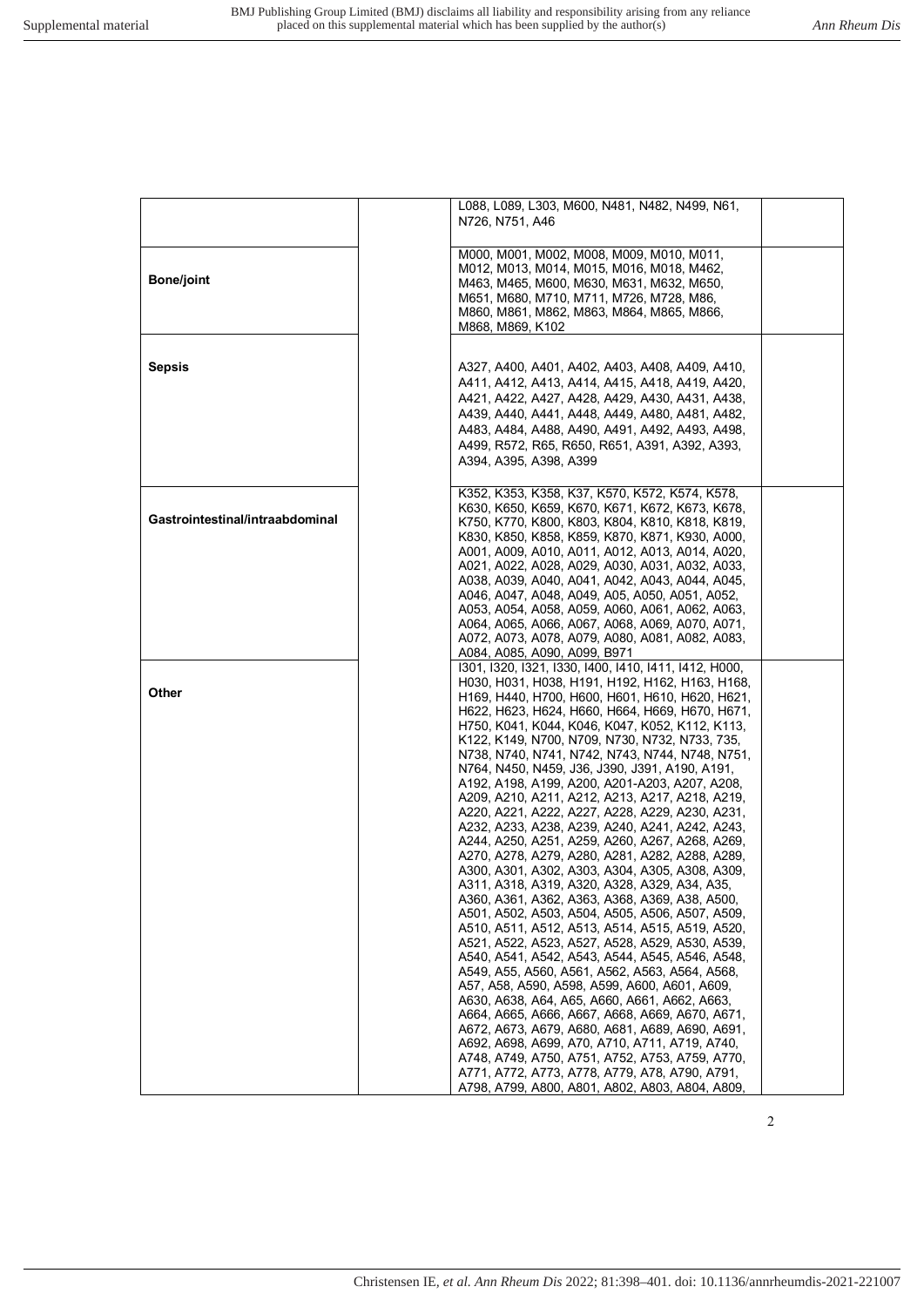| A810, A811, A812, A818, A819, A820, A821, A829,                                                   |
|---------------------------------------------------------------------------------------------------|
| A830, A831, A832, A833, A834, A835, A836, A838,                                                   |
| A839, A848, A850, A851, A852, A858, A86, A870,                                                    |
| A871, A872, A878, A879, A880, A881, A888, A89,                                                    |
| A920, A921, A922, A923, A924, A925, A928, A929,                                                   |
| A930, A931, A932, A938, A94, A950, A951, A959,                                                    |
| A960, A961, A962, A968, A969, A970, A971, A972,                                                   |
| A979, A980, A981, A982, A983, A984, A985, A988,                                                   |
| A99, B150, B159, B160, B161, B162, B169, B170,                                                    |
| B171, B172, B178, B179, B000, B001-B009, B010-                                                    |
| B012, B018, B019, B020-B023, B027, B028, B029,                                                    |
| B03, B04, B050, B051, B052, B054, B058, B059,                                                     |
| B060, B068, B069, B07, B080, B081, B082, B083,                                                    |
| B084, B085, B088, B09, B180, B181, B182, B188,                                                    |
| B189, B190, B199, B200-B209, B210-B213, B217,<br>B218, B219, B220-B222, B227, B230, B231, B232,   |
| B238, B24, B250, B251, B252, B258, B259, B260,                                                    |
| B261, B262, B263, B268, B269, B270, B271, B278,                                                   |
| B279, B300-B303, B308, B309, B330, B331, B332,                                                    |
| B333, B334, B338, B340, B341, B342, B343, B344,                                                   |
| B348, B349, B350, B351, B352, B353, B354, B355,                                                   |
| B356, B358, B359, B360, B361, B362, B363, B368,                                                   |
| B369, B370, B371, B372, B373, B374, B375, B376,                                                   |
| B377, B378, B379, B380, B381, B382, B383, B384,                                                   |
| B387, B388, B389, B390, B391, B392, B393, B394,                                                   |
| B395, B399, B400, B401, B402, B403, B407, B408,                                                   |
| B409, B410, B417-B419, B420, B421, B427, B428,                                                    |
| B429, B430, B431, B432, B438, B439, B451, B452,                                                   |
| B453, B457, B458, B459, B461, B462, B463, B464,                                                   |
| B465, B468, B469, B470, B471, B479, B480, B481,                                                   |
| B482, B483, B484, B485, B487, B488, B49, B500,<br>B508, B509, B510, B518, B519, B520, B528, B529, |
| B530, B531, B538, B54, B550, B551, B552, B559,                                                    |
| B560, B561, B569, B570, B571, B572, B573, B573,                                                   |
| B575, B580, B581, B582, B583, B588, B589, B600,                                                   |
| B601, B602, B608, B64, B650, B651, B652, B653,                                                    |
| B658, B659, B660, B661, B662, B663, B664, B665,                                                   |
| B668, B669, B670, B671, B672, B673, B674, B675,                                                   |
| B676, B677, B678, B679, B680, B681, B689, B690,                                                   |
| B691, B698, B699, B700, B701, B710, B711, B718,                                                   |
| B719, B72, B73, B740, B741, B742, B743, B744,                                                     |
| B748, B749, B75, B760, B761, B768, B769, B770,                                                    |
| B778, B779, B780, B781, B787, B789, B79, B80,                                                     |
| B810, B811, B812, B813, B814, B818, B820, B829,                                                   |
| B830, B831, B832, B833, B834, B838, B839, B850,<br>B851, B852, B853, B854, B86, B870, B871, B872, |
| B873, B874, B878, B879, B880, B881, B882, B883,                                                   |
| B888, B889, B89, B900, B901, B902, B908, B909,                                                    |
| B91, B92, B940, B941, B942, B948, B949, B950,                                                     |
| B951, B952, B953, B954, B955, B956, B957, B958,                                                   |
| B960, B961, B962, B963, B964, B965, B966, B967,                                                   |
| B968, B970, B971, B972, B973, B974, B975, B976,                                                   |
| B2977, B978, B980, B981, B99, T802, T814, T826,                                                   |
| T827, T835, T836, T845, T846, T847, T857, T880,                                                   |
| Z2230, D733, E060, E321, E350                                                                     |

 $\,1\,$  $\frac{1}{2}$ 

 $\overline{2}$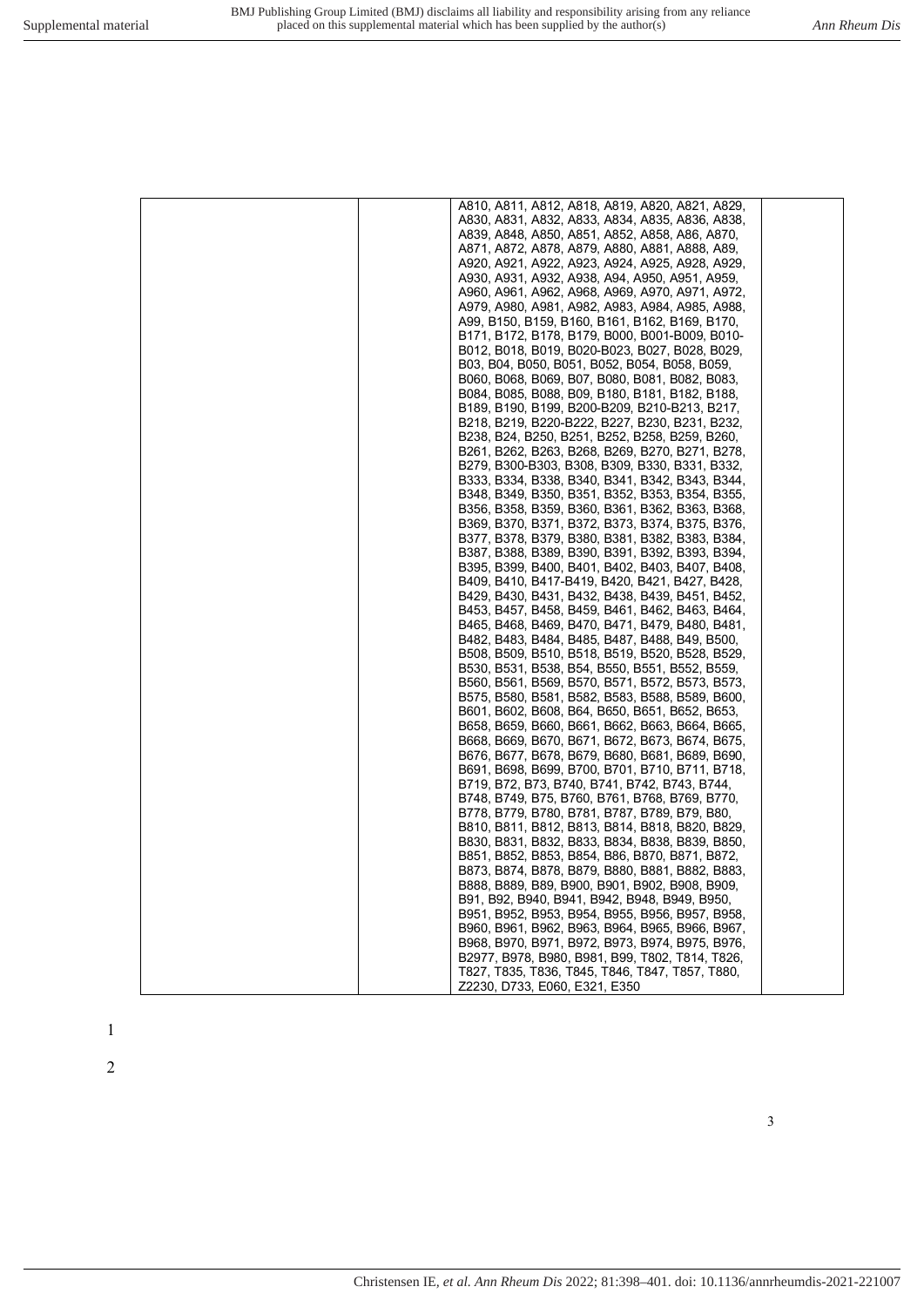2

### 1 **Supplementary table S2 IRs and HRs of serious infection in subgroups**

| <b>Dichotomized variables</b>                        | <b>RA</b><br>IR (95 % CI) | PsA<br>IR (95 % CI) | <b>PsA vs RA</b><br>HR (95 % CI) | P-value |
|------------------------------------------------------|---------------------------|---------------------|----------------------------------|---------|
| Age                                                  |                           |                     |                                  |         |
| $50$                                                 | 2.62 (1.72, 3.97)         | 1.12(0.67, 1.99)    | 0.39(0.19, 0.81)                 | 0.012   |
| $>= 50$                                              | 4.73 (3.78, 5.94)         | 2.88 (1.93, 4.30)   | 0.70(0.44, 1.12)                 | 0.140   |
| Gender                                               |                           |                     |                                  |         |
| Female                                               | 3.92 (2.67, 5.75)         | 1.78(1.11, 2.87)    | 0.57(0.34, 0.93)                 | 0.026   |
| Male                                                 | 4.03 (3.19, 5.09)         | 1.99 (1.28, 3.08)   | 0.69(0.36, 1.33)                 | 0.268   |
| <b>DAS28-CRP remission</b><br>$($ < 2.6) at 3 months |                           |                     |                                  |         |
| Yes                                                  | 2.77 (1.98, 3.88)         | 1.04 (0.59, 1.83)   | 0.50(0.24, 1.00)                 | 0.050   |
| No                                                   | 5.26 (4.11, 6.73)         | 3.10(2.10, 4.60)    | 0.66(0.41, 1.06)                 | 0.086   |
| <b>Prednisolone</b><br>comedication baseline         |                           |                     |                                  |         |
| Yes                                                  | 6.25 (4.89, 7.99)         | 2.71 (1.46, 5.04)   | 0.51(0.26, 1.00)                 | 0.051   |
| <b>No</b>                                            | 2.35 (1.67, 3.31)         | 1.70(1.12, 2.47)    | 0.88(0.52, 1.51)                 | 0.653   |
| <b>Methotrexate</b><br>comedication baseline         |                           |                     |                                  |         |
| Yes                                                  | 3.68 (2.92, 4.64)         | 2.07 (1.41, 3.05)   | 0.70(0.44, 1.11)                 | 0.132   |
| <b>No</b>                                            | 5.25 (3.57, 7.71)         | 1.56(0.86, 2.81)    | 0.41(0.19, 0.86)                 | 0.018   |
| <b>Subgroups of MTX and</b><br>prednisolone use      |                           |                     |                                  |         |
| Both prednisolone and<br><b>MTX</b>                  | 4.96 (3.79, 6.49)         | 2.33(1.33, 4.11)    | 0.63(0.33, 1.20)                 | 0.159   |
| Prednisolone, not MTX                                | 6.50 (4.10, 10.32)        | 2.24 (0.84, 5.97)   | 0.47(0.15, 1.46)                 | 0.192   |
| MTX, not prednisolone                                | 2.15 (1.40, 3.37)         | 1.82 (1.08, 3.07)   | 0.90(0.44, 1.86)                 | 0.778   |
| <b>TNFi monotherapy</b>                              |                           |                     |                                  |         |
| Yes                                                  | 3.44 (1.29, 9.16)         | 0.92(0.35, 2.46)    | 0.31(0.07, 1.39)                 | 0.126   |
| No                                                   | 4.03 (3.29, 4.94)         | 2.16 (1.54, 3.04)   | 0.69(0.46, 1.04)                 | 0.078   |

HRs adjusted for age and gender and performed on cases with no missingness for variables included in this model.  $n = 2170$ 

HR; hazard ratio, DAS28; disease activity score for 28 joints,CRP; C-reactive protein, MHAQ; Modified Health Assessment Questionnaire, IQR; inter quartile range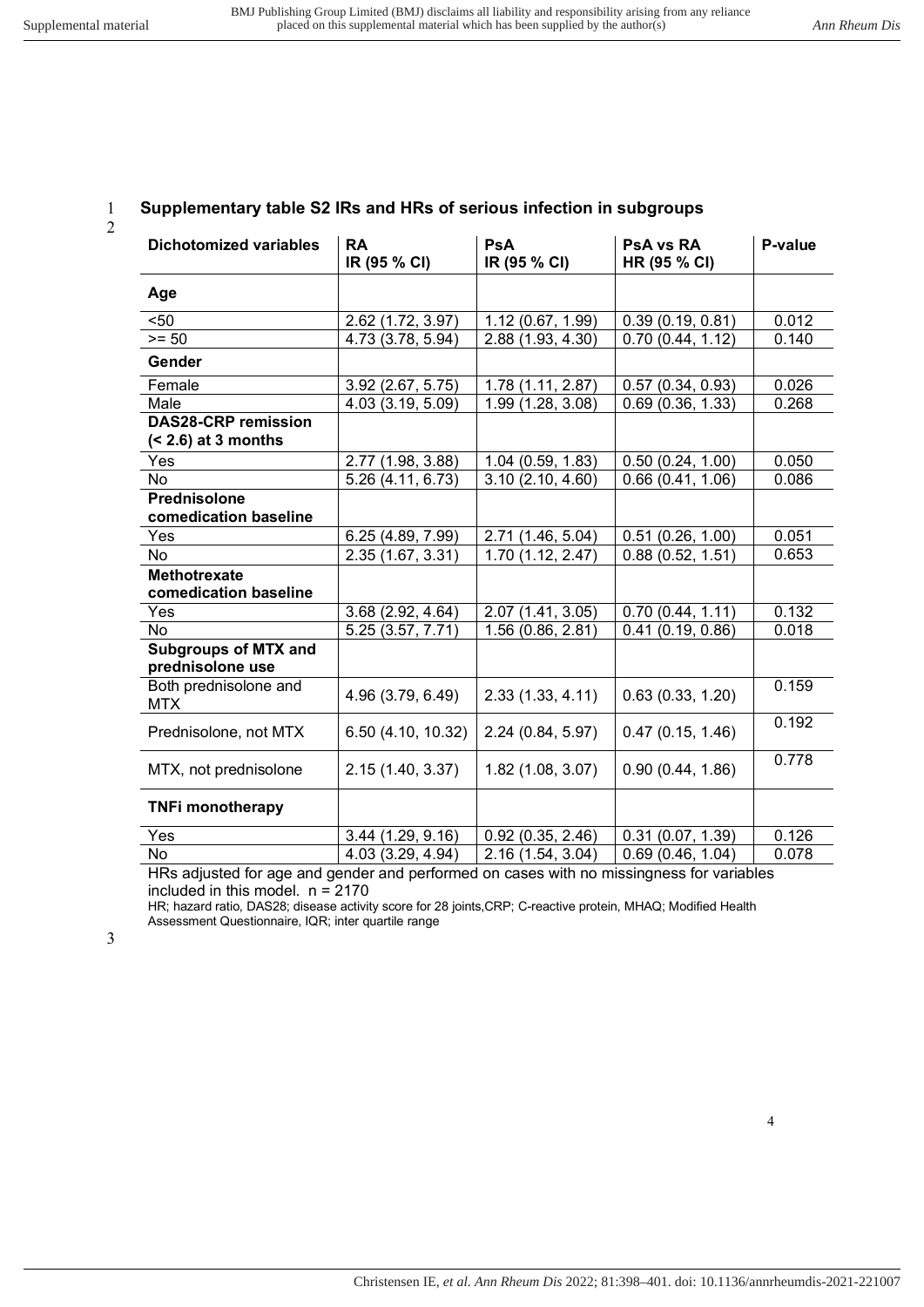## 1 **Supplementary table S3 Comparison of cases with missing data with cases**

#### 2 **who had complete data**

| <b>Missing</b>                                                                                                                                                                                                                                                                             |                                 |                                   |                                     |         |
|--------------------------------------------------------------------------------------------------------------------------------------------------------------------------------------------------------------------------------------------------------------------------------------------|---------------------------------|-----------------------------------|-------------------------------------|---------|
| variable                                                                                                                                                                                                                                                                                   |                                 | <b>Missing</b>                    | <b>Not missing</b>                  | p-value |
|                                                                                                                                                                                                                                                                                            | Age in years, mean (SD)         | 51.4(13)                          | 50.9(13)                            | 0.40    |
|                                                                                                                                                                                                                                                                                            |                                 | RA: 266 (48)                      | RA: 1512 (58)                       | < 0.001 |
|                                                                                                                                                                                                                                                                                            |                                 | PsA: 286 (52)                     | PsA: 1105 (42)                      |         |
|                                                                                                                                                                                                                                                                                            |                                 | 390 (67)                          | 1768 (68)                           | 0.81    |
|                                                                                                                                                                                                                                                                                            | DAS28-CRP, mean (SD) *          | 3.6(1.3)                          | 3.8(1.3)                            | 0.003   |
|                                                                                                                                                                                                                                                                                            | MHAQ*, median (IQR)             | 0.6(0.3, 1.0)                     | 0.6(0.3, 1.0)                       | 0.02    |
|                                                                                                                                                                                                                                                                                            | Prednisolone, n (%)*            | 160 (31)                          | 888 (35)                            | 0.14    |
|                                                                                                                                                                                                                                                                                            | Smoking, n (%)*                 | 78 (21)                           | 399 (19)                            | 0.11    |
|                                                                                                                                                                                                                                                                                            | 5 years historic data, n<br>(%) | 409 (74)                          | 1098 (42)                           | < 0.001 |
|                                                                                                                                                                                                                                                                                            | Age in years                    | 51.3(13.4)                        | 51.0 (13.2)                         | 0.61    |
|                                                                                                                                                                                                                                                                                            | Disease, n (%)                  | RA: 228 (53.3)<br>PsA: 200 (46.7) | RA: 1550 (56.6)<br>PsA: 1191 (43.5) | 0.20    |
|                                                                                                                                                                                                                                                                                            | Female gender, n (%)            | 297 (69.4)                        | 1841 (67.2)                         | 0.36    |
| <b>Disease</b><br>duration<br>Disease, n (%)<br>Female gender, n (%)<br>DAS28-CRP<br><b>MHAQ*</b><br>Prednisolone*<br>Smoking*<br><b>MHAQ</b><br>Age in years<br>Disease, n (%)<br>DAS28-CRP*<br>Prednisolone*<br>Smoking*<br>Prednisolone<br>Age in years<br>Disease, n (%)<br>DAS28-CRP* | <b>Disease duration</b>         | 4.9(1.6, 13.0)                    | 6.2(2.1, 13.5)                      | 0.04    |
|                                                                                                                                                                                                                                                                                            |                                 | 0.6(0.3, 0.9)                     | 0.6(0.3, 1.0)                       | 0.42    |
|                                                                                                                                                                                                                                                                                            |                                 | 107(30)                           | 941 (35)                            | 0.10    |
|                                                                                                                                                                                                                                                                                            |                                 | 53 (19)                           | 424 (19)                            | 0.87    |
|                                                                                                                                                                                                                                                                                            | 5 years historic data           | 248 (58)                          | 1259 (46)                           | < 0.001 |
|                                                                                                                                                                                                                                                                                            |                                 | 51.8 (13.2)                       | 51.0(13.3)                          | 0.52    |
|                                                                                                                                                                                                                                                                                            |                                 | RA: 58 (54.7)<br>PsA: 48 (45.3)   | RA: 1720 (56.0)<br>PsA: 1343 (43.9) | 0.77    |
|                                                                                                                                                                                                                                                                                            | Female gender, n (%)            | 76 (71.7)                         | 2062 (67)                           | 0.34    |
|                                                                                                                                                                                                                                                                                            | <b>Disease duration</b>         | 5.3(1.3, 11.3)                    | 6.1(2.0, 13.4)                      | 0.47    |
|                                                                                                                                                                                                                                                                                            |                                 | 3.6(1.3)                          | 3.8(1.3)                            | 0.26    |
|                                                                                                                                                                                                                                                                                            |                                 | 25 (37)                           | 1023 (34)                           | 0.63    |
|                                                                                                                                                                                                                                                                                            |                                 | 12(23)                            | 465 (19)                            | 0.59    |
|                                                                                                                                                                                                                                                                                            | 5 years historic data           | 65 (61)                           | 1442 (47)                           | 0.004   |
|                                                                                                                                                                                                                                                                                            |                                 | 50.9 (13.2)                       | 51.0(13.3)                          | 0.97    |
|                                                                                                                                                                                                                                                                                            |                                 | RA: 50 (55)<br>PsA: 41 (45)       | RA: 1728 (56)<br>PsA: 1350 (44)     | 0.82    |
|                                                                                                                                                                                                                                                                                            | Female gender, n (%)            | 65 (71)                           | 2073 (67)                           | 0.41    |
|                                                                                                                                                                                                                                                                                            | <b>Disease duration</b>         | 5.0(1.2, 14.9)                    | 6.1(2.0, 13.3)                      | 0.60    |
|                                                                                                                                                                                                                                                                                            |                                 | 3.3(1.2)                          | 3.8(1.3)                            | 0.08    |
|                                                                                                                                                                                                                                                                                            | <b>MHAQ*</b>                    | 0.3(0.0, 0.7)                     | 0.6(0.3, 1.0)                       | < 0.001 |
|                                                                                                                                                                                                                                                                                            | Smoking*                        | 6(19.4)                           | 471 (19.4)                          | 0.98    |
|                                                                                                                                                                                                                                                                                            | 5 years historic data           | 66 (73)                           | 1441 (47)                           | < 0.001 |
| Smoking                                                                                                                                                                                                                                                                                    | Age in years                    | 51.7(13.3)                        | 50.8(13.3)                          | 0.13    |
|                                                                                                                                                                                                                                                                                            | Disease, n (%)                  | RA: 409 (58)                      | RA: 1369 (56)                       | 0.25    |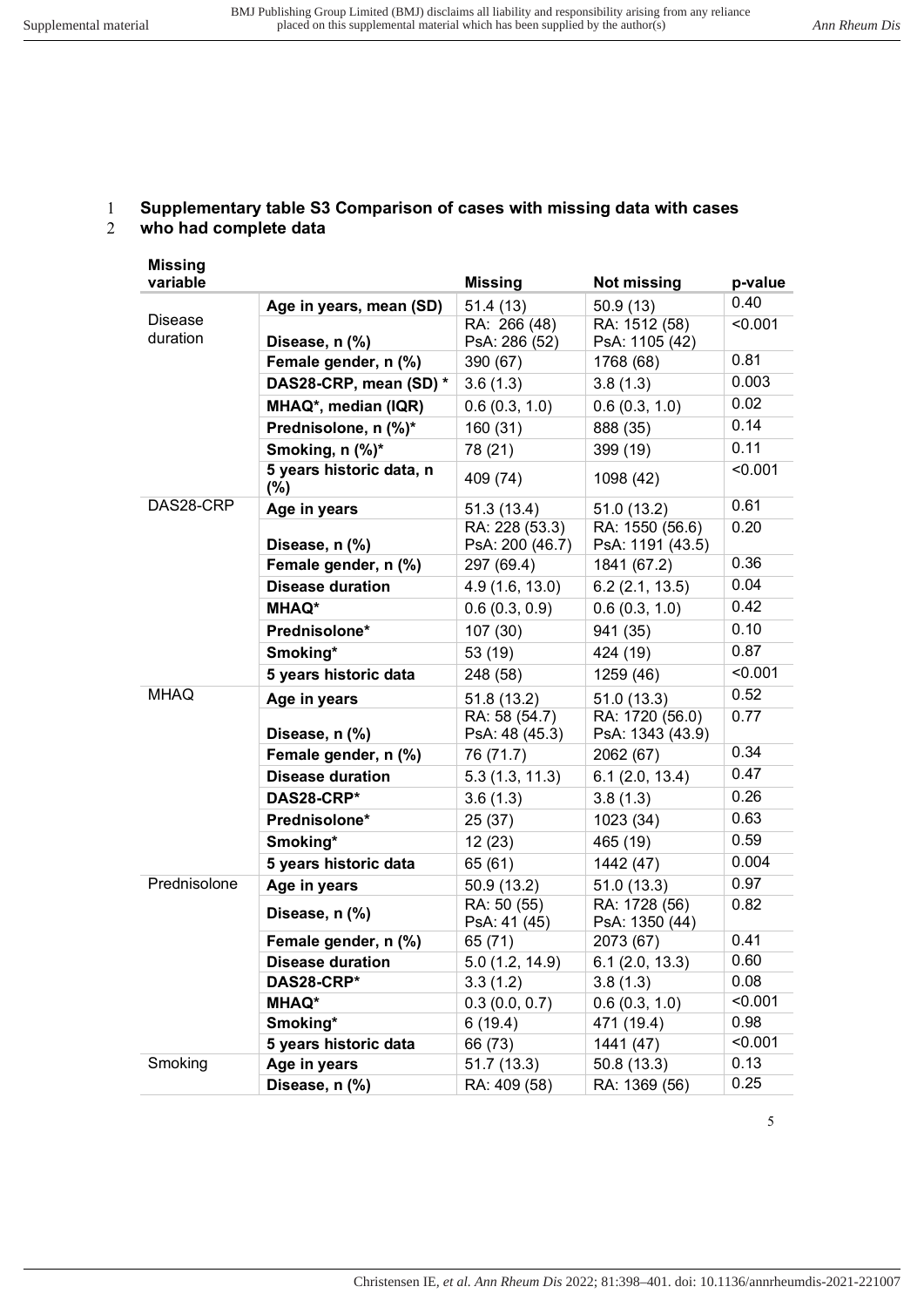|                                                                     |                         | PsA: 296 (42)                 | PsA: 1095 (44)                |         |
|---------------------------------------------------------------------|-------------------------|-------------------------------|-------------------------------|---------|
|                                                                     | Female gender, n (%)    | 494 (70)                      | 1644 (67)                     | 0.09    |
| data                                                                | <b>Disease duration</b> | 5.7(2.0, 12.9)                | 6.2(2.0, 13.6)                | 0.40    |
|                                                                     | DAS28-CRP*              | 3.7(1.3)                      | 3.8(1.3)                      | 0.23    |
|                                                                     | <b>MHAQ*</b>            | 0.5(0.2, 1.0)                 | 0.6(0.3, 1.0)                 | 0.34    |
|                                                                     | Prednisolone*           | 433 (21)                      | 1597 (79)                     | 0.48    |
|                                                                     | 5 years historic data   | 526 (75)                      | 981 (40)                      | < 0.001 |
| 5 years historic                                                    | Age in years            | 50.5(13.3)                    | 51.6(13.2)                    | 0.02    |
|                                                                     | Disease, n (%)          | RA: 995 (60)<br>PsA: 667 (40) | RA: 783 (52)<br>PsA: 724 (48) | < 0.001 |
|                                                                     | Female gender, n (%)    | 1130 (68)                     | 1008 (67)                     | 0.51    |
|                                                                     | <b>Disease duration</b> | 6.7(2.2, 14.1)                | 5.6(1.9, 12.3)                | 0.02    |
|                                                                     | DAS28-CRP*              | 3.9(1.3)                      | 3.6(1.3)                      | < 0.001 |
|                                                                     | <b>MHAQ*</b>            | 0.6(0.3, 1.0)                 | 0.5(0.3, 0.9)                 | 0.02    |
|                                                                     | <b>Prednisolone*</b>    | 651 (40)                      | 397 (28)                      | < 0.001 |
|                                                                     | Smoking*                | 311(21)                       | 166 (17)                      | < 0.001 |
| * DAS28-CRP, MHAQ, prednisolone use and current smoking at baseline |                         |                               |                               |         |

HR; hazard ratio, DAS28; disease activity score for 28 joints, CRP; C-reactive protein,

MHAQ; Modified Health Assessment Questionnaire, IQR; inter quartile range

1

### 2 **Supplementary figure S1 HRs with CIs of serious infection in cohorts with and**  3 **without missingness for key variables**

4 Footnote: DAS28; disease activity score for 28 joints, MHAQ; Modified Health Assessment

**Questionnaire** 

6

7